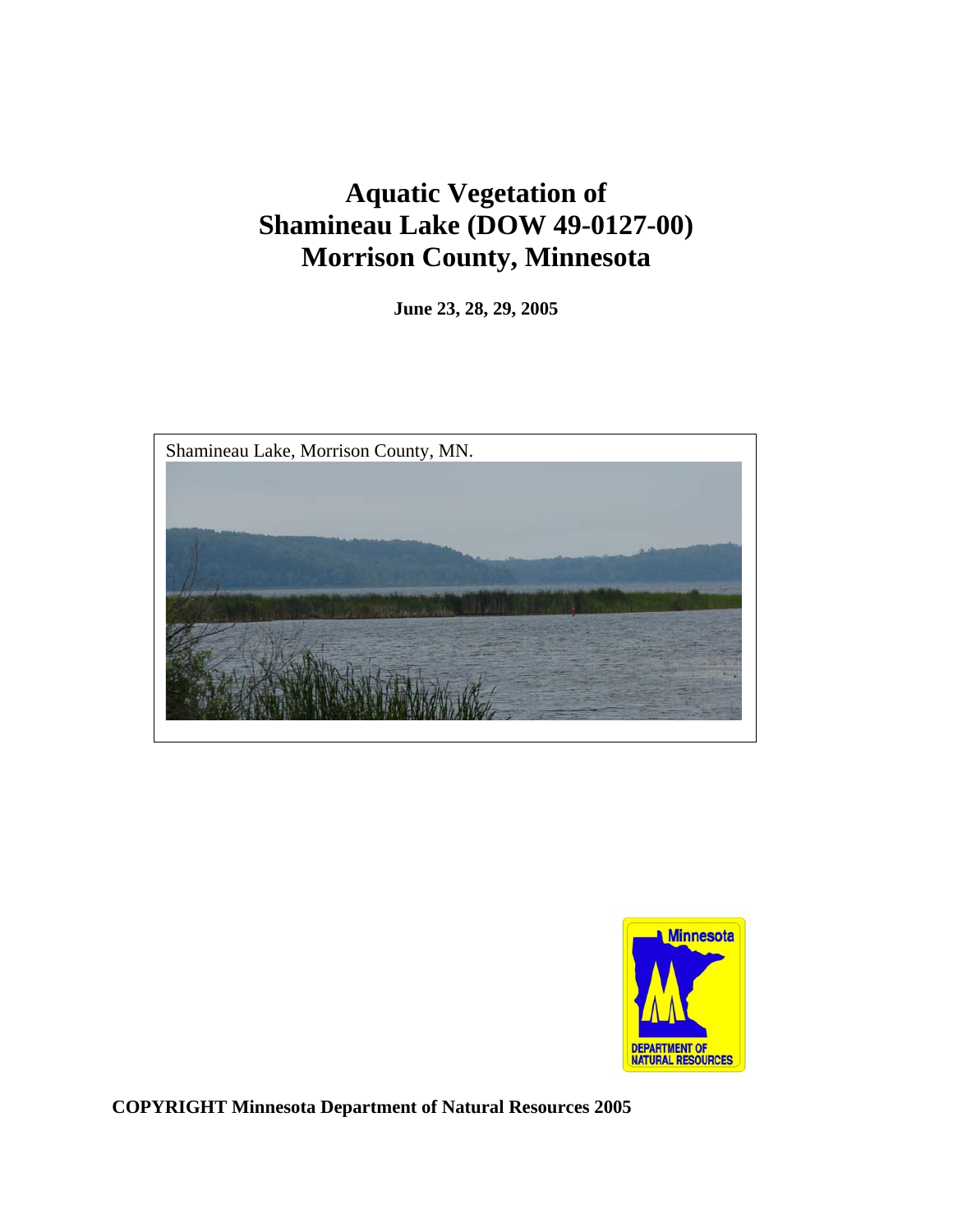**Report by: Donna Perleberg<br>Minnesota Department of Natural Resources**  Division of Ecological Resources 1601 Minnesota Dr., Brainerd, MN 56401 Phone: 218.833.8727 Fax: 218.828.6043 Email: [donna.perleberg@dnr.state.mn.us](mailto:donna.perleberg@dnr.state.mn.us)

**In-lake vegetation sampling:** Donna Perleberg, Josh Knopik, Michele Mattson, Cody Peterson MnDNR Division of Ecological Resources, Brainerd

**Emergent mapping and delineation**: Carl Bublitz, MnDNR Fisheries, Little Falls.

**Graphs:** Stephanie Loso, MnDNR Division of Ecological Resources, Brainerd

**Funding:** Collection of the 2005 data was made possible by support from the Heritage Enhancement Fund.

#### **A note to readers:**

Text that appears in **blue underline** is a hypertext link to a web page where additional information is provided. If you are connected to the Intranet, you can click on the blue underlined text to link to those web pages.

This report is also available online at: [http://www.dnr.state.mn.us/eco/pubs\\_aquatics/veg\\_reports.html](http://www.dnr.state.mn.us/eco/pubs_aquatics/veg_reports.html)

### **This report should be cited as:**

Perleberg, D. 2007. Aquatic vegetation of Shamineau Lake (DOW 49-0127-00), Morrison County, Minnesota, June 2005. Minnesota Department of Natural Resources, Ecological Resources Division, 1601 Minnesota Dr., Brainerd, MN 56401. 22 pp.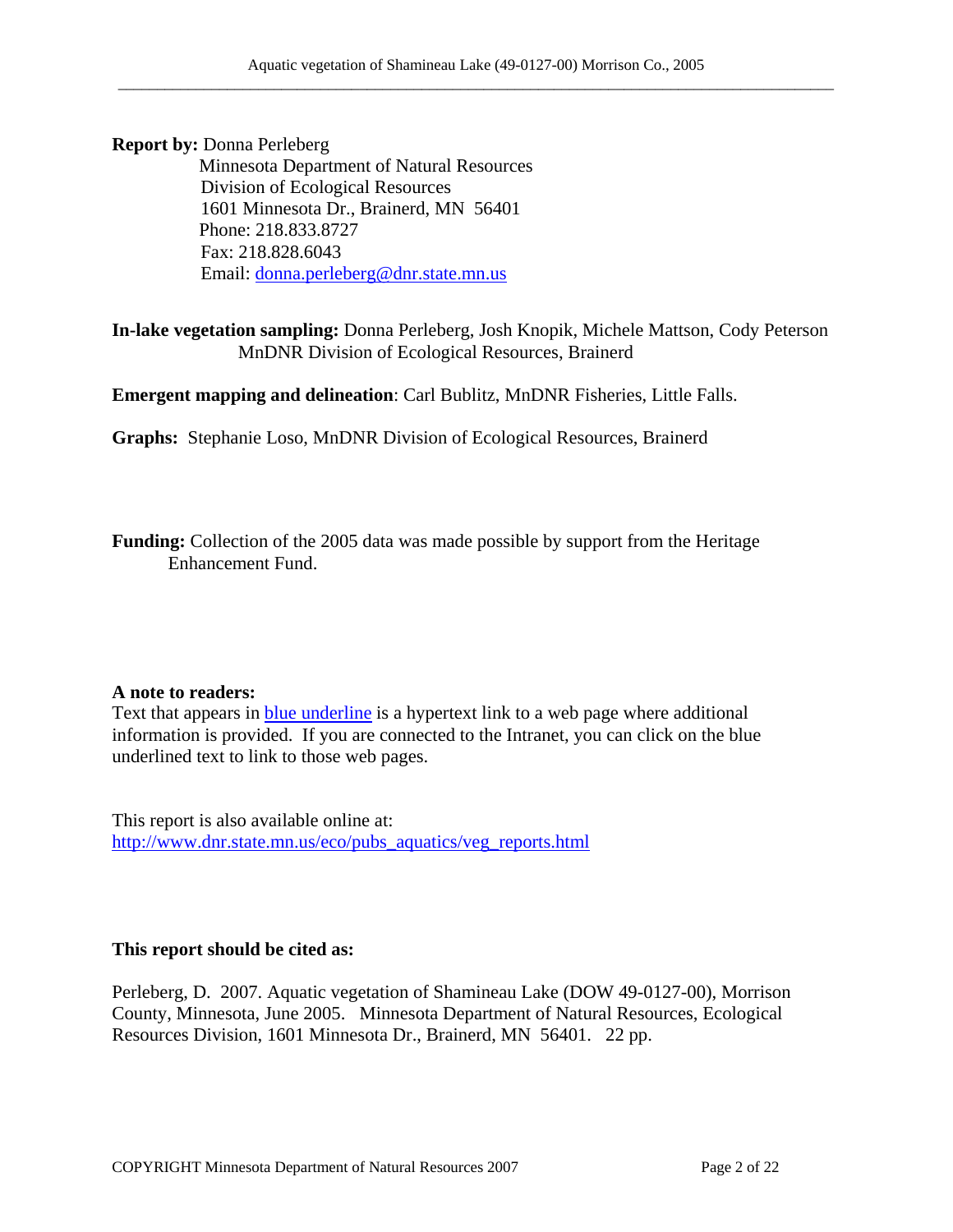### **Summary**

An aquatic vegetation survey of Shamineau Lake (49-0127-00), Morrison County, Minnesota, was conducted June 23, 28 and 29, 2005.

A total of 30 native aquatic plant species were recorded, making Shamineau Lake among the richest lake plant communities in the state. Aquatic plants were well distributed around the shoreline and occurred to a depth of 20 feet. Plants were most common in depths less than 16 feet.

Cattail (*Typha* sp.), bulrush (*Scirpus* sp.), white waterlily (*Nymphaea odorata*) and yellow waterlily (*Nuphar variegata*) were common near shore. Common native plant species included bushy pondweed (*Najas flexilis*), Canada waterweed (*Elodea canadensis*), coontail (*Ceratophyllum demersum*), muskgrass (Chara sp.), and northern watermilfoil (*Myriophyllum sibiricum*) and a variety of native pondweed (*Potamogeton* spp.). The non-native plant, curlyleaf pondweed (*Potamogeton crispus*) was present in the lake but was found in only ten percent of the sample sites.

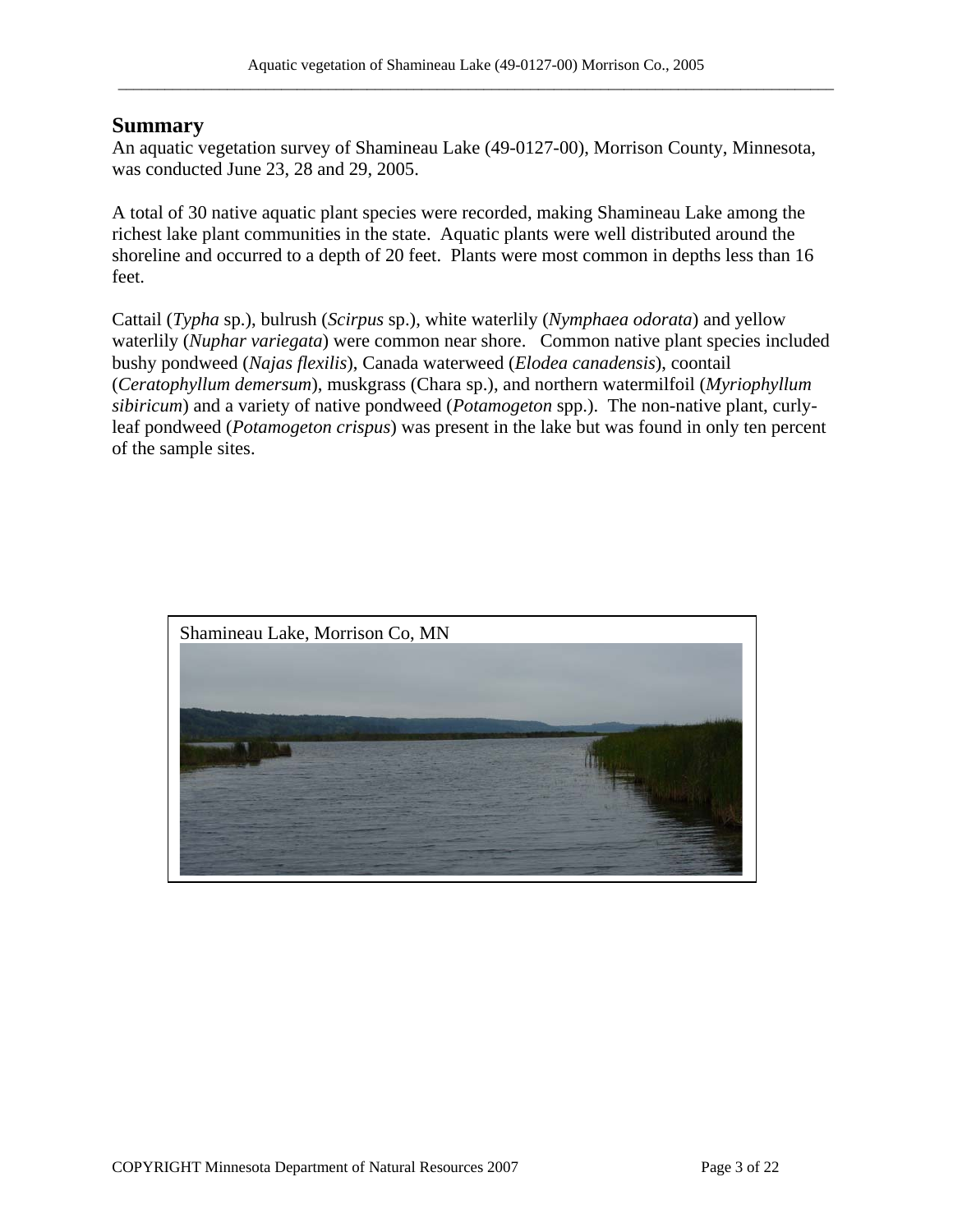Shamineau Lake (DOW 49-0127-00) is located in northwestern Morrison County, Minnesota. It occurs at the transition of two ecological regions: the **Laurentian Mixed Forest** and the **Eastern** [Broadleaf Deciduous Forest](http://www.dnr.state.mn.us/ecs/222/index.html) (Fig. 1). This area represents the zone between the northern pine forests and the central hardwood forests. Much of the uplands around Shamineau Lake remain forested but about a third of the land within the immediate watershed basin has been converted to agricultural land.

The lake lies in the northeastern end of the Long Prairie River Watershed (Fig. 2). It is the eighth largest lake in the watershed with a surface area of 1428 acres. Shamineau Lake receives intermittent flow from small tributaries but does not have an outlet.

**Introduction Figure 1. Location of Shamineau Lake in** Morrison County, MN.



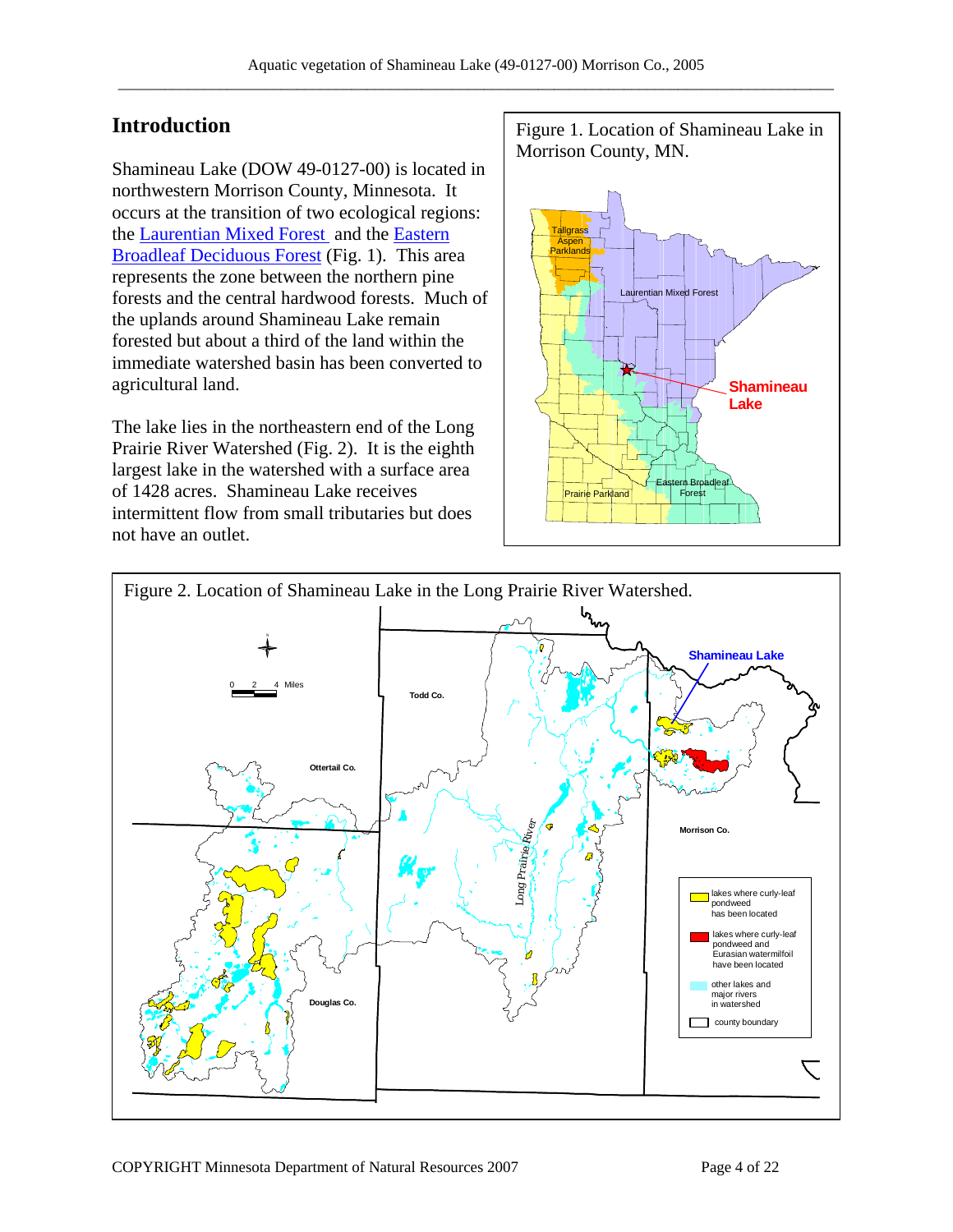

About half of Shamineau Lake is shallow (less than 15 feet in depth) and the maximum depth is 52 feet. Shallow areas extend lakeward at least 500 feet along most shores and the west end is mostly shallow (Fig. 3). There is a small (approximately four acre) island on the northwest end of the lake and an approximately 25 acre island on the east side. There are public boat launches on the west and east shores.

Shamineau Lake is described as a moderately fertile, hardwater lake, with relatively good water clarity. Between 1990 and 2006, the mid-summer Secchi disc reading (a measure of water clarity) ranged from 13 to 17 feet, with a mean of 15 feet (MPCA 2007).

Previous vegetation surveys of Shamineau Lake conducted by DNR Fisheries provide a general description of the aquatic plant communities. Plants that were commonly found include muskgrass (*Chara* sp.), wild celery (*Vallisneria americana*), northern watermilfoil (*Myriophyllum sibiricum*), a variety of pondweeds (*Potamogeton* spp.), white waterlily (*Nymphaea odorata*), yellow waterlily (*Nuphar variegata*), and hardstem bulrush (*Scirpus acutus*) (DNR Fisheries Lake Files).

The non-native plant, curly-leaf pondweed (*Potamogeton crispus*) has been recorded in most of the lakes in the Long Prairie River Watershed, including Shamineau (Fig. 2). As of 2007, Lake Alexander, located to the southeast of Shamineau, is the only lake in the watershed where the non-native plant, Eurasian watermilfoil (*Myriophyllum spicatum)* has been documented.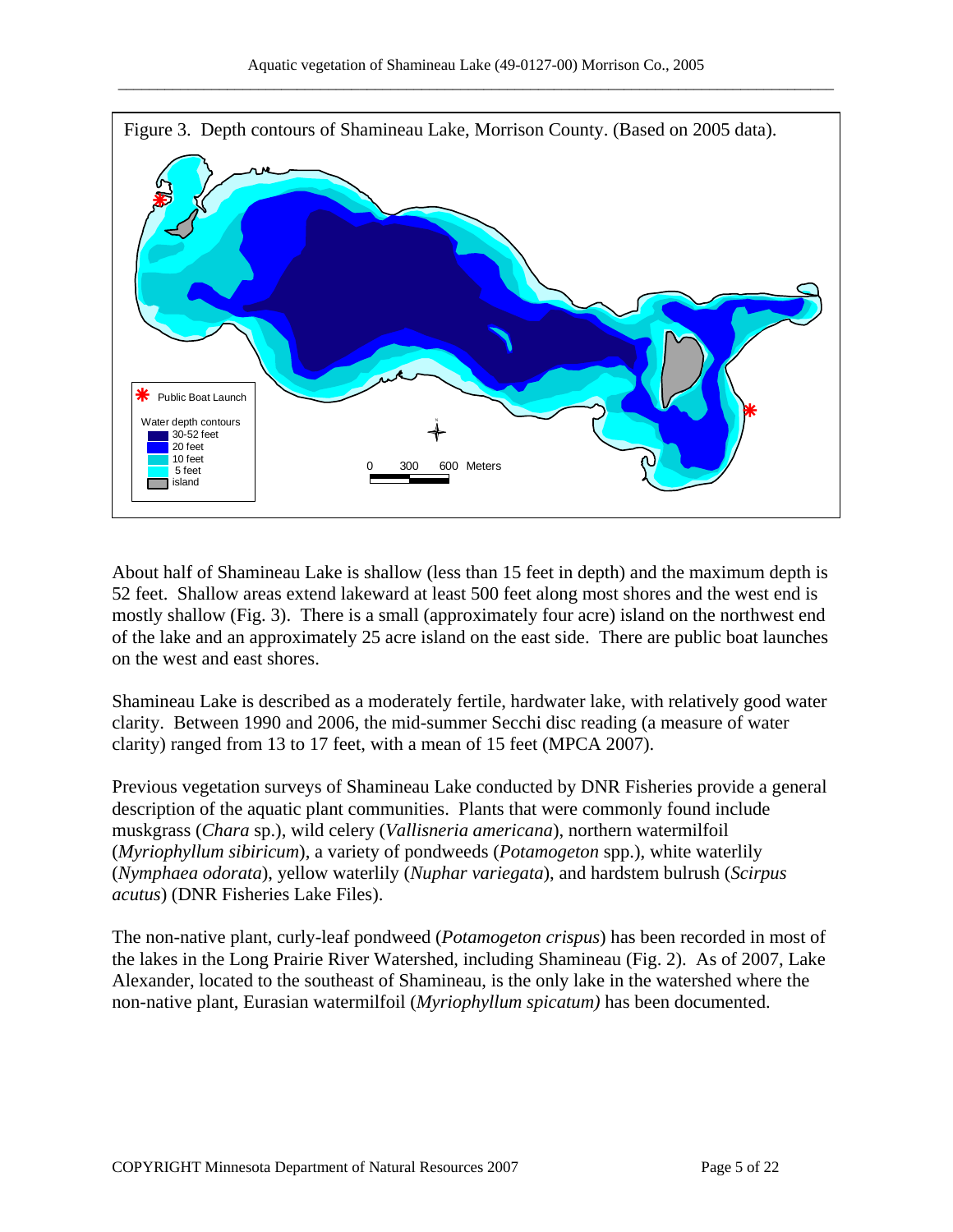### **Objectives**

The purpose of this vegetation survey was to provide a quantitative description of the 2005 plant population of Shamineau Lake using a method that can be repeated in future years. Specific objectives included:

- 1) Estimate the maximum depth of rooted vegetation
- 2) Estimate the percent of the lake occupied by rooted vegetation
- 3) Record the aquatic plant species that occur in the lake
- 4) Estimate the abundance of common species
- 5) Develop distribution maps for the common species

# **Methods**

### **Floating-leaf and emergent vegetation**

Bulrush and mixed emergent plant beds were mapped in 2002 by DNR Fisheries. Cattail beds were digitized from 1991 aerial photography and floating-leaf plant bed boundaries were estimated from 2003 aerial photography.

### **Submerged vegetation survey**

A vegetation survey of Shamineau Lake was conducted on June 23, 28 and 29, 2005. A Pointintercept survey method was used and followed the methods described by Madsen (1999). Survey waypoints were created using a Geographic Information System (GIS) computer program and downloaded into a GPS receiver. Survey points were spaced 75 meters apart, resulting in about one survey point per 1.5 acres. Surveyors began sampling to a depth of 25 feet but found no plants in depths greater than 20 feet. A total of 573 sites were sampled and 561 of these occurred in the vegetated zone from shore to 20 feet (Table 1, Fig. 4).

| Table 1. Sampling effort by water depth<br>Shamineau Lake, 2005. |               |  |  |
|------------------------------------------------------------------|---------------|--|--|
| Depth interval in                                                | Number of     |  |  |
| feet                                                             | sample points |  |  |
| $0$ to 5                                                         | 137           |  |  |
| 6 to 10                                                          | 195           |  |  |
| 11 to 15                                                         | 104           |  |  |
| 16 to $20$                                                       | 125           |  |  |
| 21 to 25                                                         | 12            |  |  |
| Total number of                                                  | 573           |  |  |
| sample points                                                    |               |  |  |

The GPS unit was used to navigate the boat to each sample point. One side of the boat was designated as the sampling area. At each site, water depth was recorded in one foot increments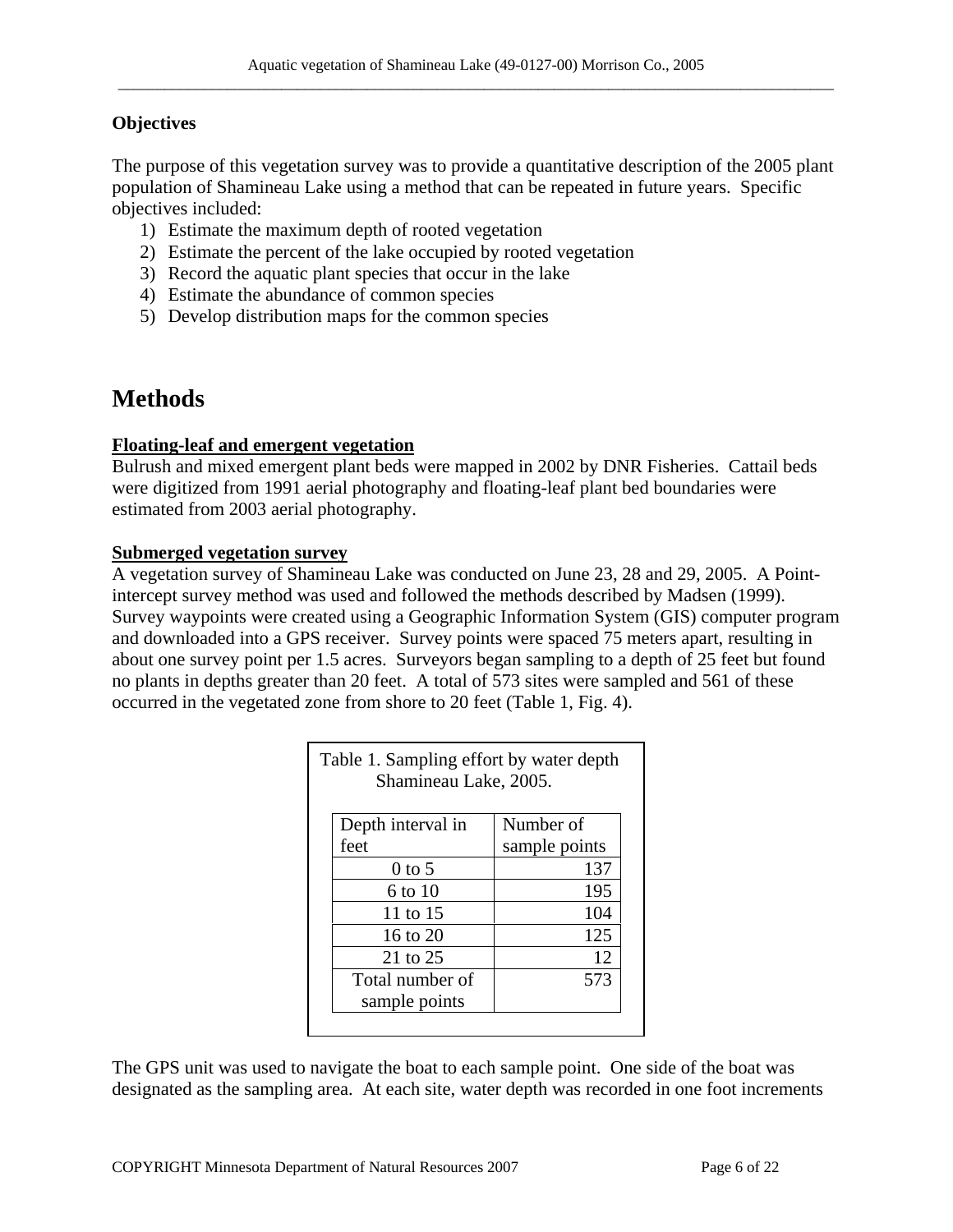

using a measured stick in water depths less than eight feet and an electronic depth finder in water depths greater than eight feet. The surveyors recorded all plant species found within a one meter squared sample site at the pre-designated side of the boat. A double-headed, weighted garden rake, attached to a rope was used to survey vegetation not visible from the surface (Fig. 5,6).



Plant identification and nomenclature followed Crow and Hellquist (2000). Voucher specimens were collected for most plant species and are stored at the MnDNR in Brainerd. Data were entered into a Microsoft Access database and frequency of occurrence was calculated for each species as the number of sites in which a species occurred divided by the total number of sample sites.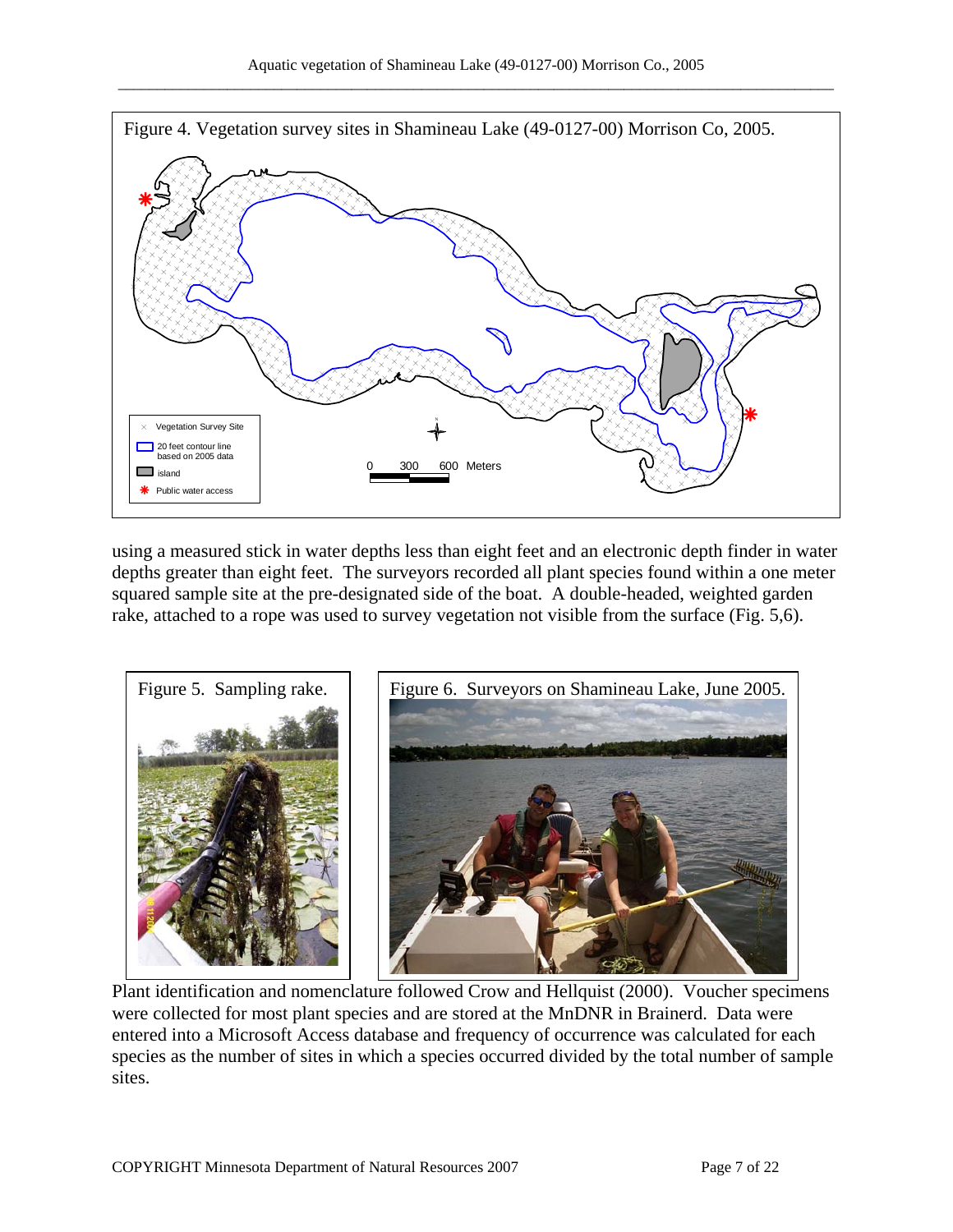Frequency was calculated for the entire area from shore to 20 feet and sampling points were also grouped by water depth and separated into six depth zones for analysis (Table 2).

### *Example:*

In Shamineau Lake there were 561 samples sites in the zone from shore to the 20 feet depth.

Bushy Pondweed (*Najas flexilis*.) occurred in 155 of those sites.

Frequency of bushy pondweed in the shore to 20 feet depth zone  $=155/561$  (\*100)  $=28\%$ 

# **Results**

### **Number and types of plants recorded**

A total of 30 native aquatic plant species were recorded in Shamineau Lake including five emergent, four floating-leaved, one free-floating and 20 submerged plants (Table 2). One nonnative submerged plant, curly-leaf pondweed (*Potamogeton crispus*) was identified in the lake.

### **Distribution of plants by water depth**

Plants were found to a maximum depth of 20 feet in Shamineau Lake and within the vegetated zone (shore to 20 feet), 73 percent of sample sites contained vegetation (Fig. 7). Plant occurrence was greatest in depths from shore to 15 feet, where vegetation was found in more than 80 percent of the sample sites (Fig. 8).

The highest number of plant species was found in shallow water, from shore to a depth of five feet (Fig. 9). Emergent, floating-leaved and free-floating plants were restricted to water depths less than ten feet. Submerged plants were found to a maximum depth of 20 feet but only ten species occurred in depths greater than 15 feet. Curly-leaf pondweed was found at all water depths between shore and 20 feet.

The number of plant species found at individual sites ranged from zero to nine with a mean of two species per site. Shallow, protected bays usually contained sites with the highest number of species while most off-shore deeper water sites had only one to three species (Fig 10).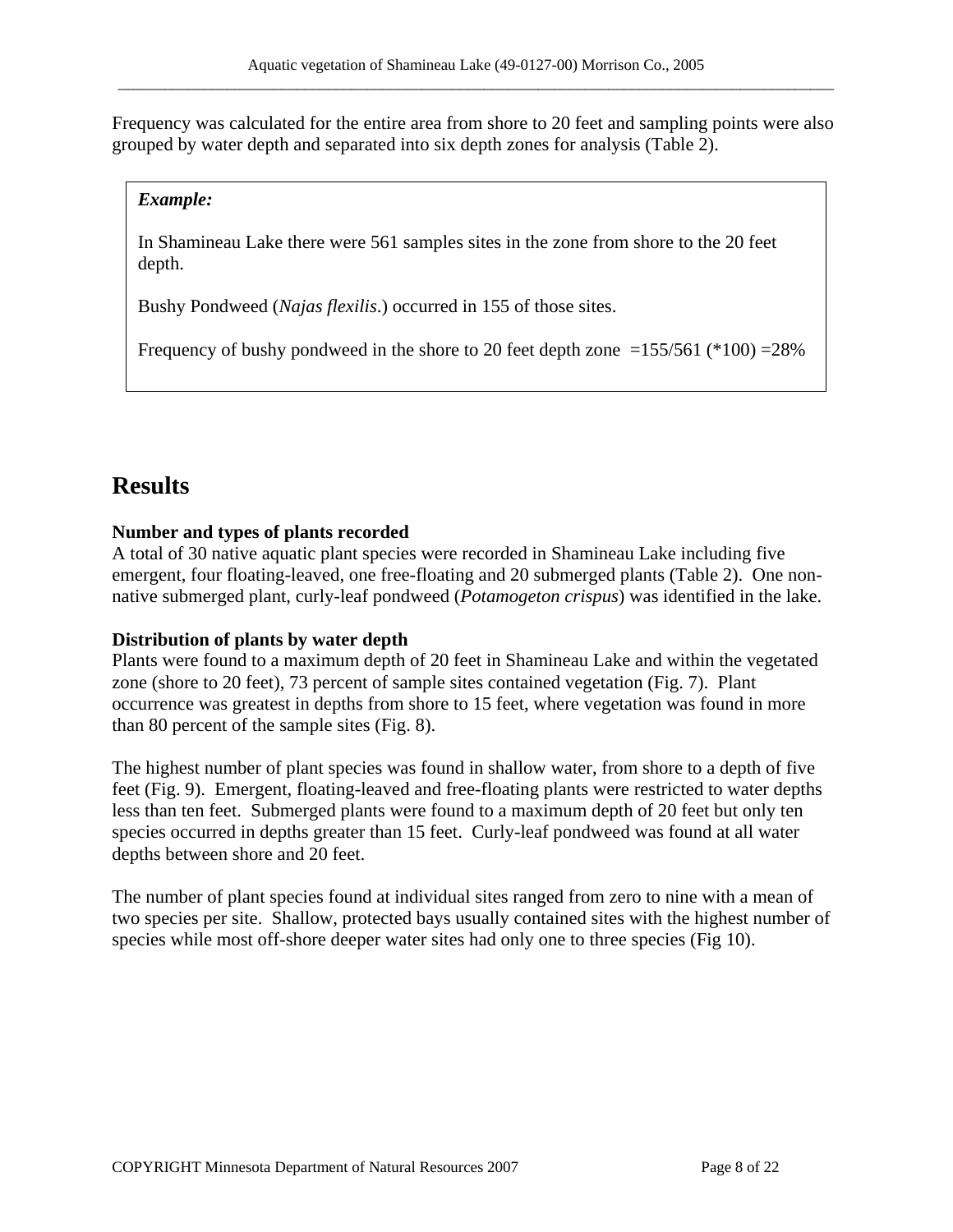Table 2. Frequency of aquatic plants in Shamineau Lake Point-intercept survey, June 2005. \* Frequency is the percent of sample sites in which a plant species occurred.

| <b>Life Form</b>           | <b>Common name</b>         | Scientific name                  | Frequency      |
|----------------------------|----------------------------|----------------------------------|----------------|
|                            | Bushy pondweed             | Najas flexilis                   | 28             |
|                            | Canada waterweed           | Elodea canadensis                | 17             |
|                            | Coontail                   | Ceratophyllum demersum           | 16             |
|                            | Muskgrass                  | Chara sp.                        | 13             |
|                            | Northern watermilfoil      | Myriophyllum sibiricum           | 12             |
|                            | Flat-stem pondweed         | Potamogeton zosteriformis        | 11             |
|                            | <b>Robbins Pondweed</b>    | Potamogeton robbinsii            | 11             |
|                            | <b>Curly Leaf Pondweed</b> | <b>Potamogeton crispus</b>       | 10             |
|                            | White-stem pondweed        | Potamogeton praelongus           | 8              |
| <b>Submerged</b>           | Narrow-leaf pondweed       | Potamogeton freisii*             | $\,8\,$        |
|                            | Large-leaf pondweed        | Potamogeton amplifolius          | $\,8\,$        |
|                            | Wild Celery                | Vallisneria americana            | 6              |
|                            | White Water Buttercup      | Ranunculus aquatilis             | 5              |
|                            | Stonewort                  | Nitella sp.                      | 4              |
|                            | Illinois pondweed          | Potamogeton illinoensis          | $\overline{4}$ |
|                            | Variable pondweed          | Potamogeton gramineus            | 4              |
|                            | Water marigold             | Megaladonta beckii               | 4              |
|                            | Water stargrass            | Heteranthera dubia               | 2              |
|                            | Clasping-leaf pondweed     | Potamogeton richardsonii         | $\overline{2}$ |
|                            | Sago Pondweed              | Stuckenia pectinata              | 1              |
|                            | <b>Greater Bladderwort</b> | Utricularia vulgaris             | $<$ 1          |
| Free-<br>floating          | <b>Star Duckweed</b>       | Lemna trisulca                   | $\overline{2}$ |
| <b>Floating-</b><br>leaved | White water lily           | Nymphaea odorata                 | 1              |
|                            | Yellow water lily          | Nuphar variegata                 | $< \! 1$       |
|                            | Watershield                | Brasenia schreberi               | $<$ 1          |
|                            | Floating-leaved pondweed   | Potamogeton natans               | present        |
| <b>Emergent</b>            | <b>Bulrush</b>             | Scirpus sp.                      | 4              |
|                            | Needlegrass                | Eleocharis sp.                   | 3              |
|                            | Arrowhead                  | Sagittaria sp.                   | present        |
|                            | Three square Bulrush       | Scirpus americanus*              | <1             |
|                            | Cattail                    | Typha sp.                        | <1             |
|                            |                            | Percent of sites with vegetation | 71             |

### Highlight indicated non-native species.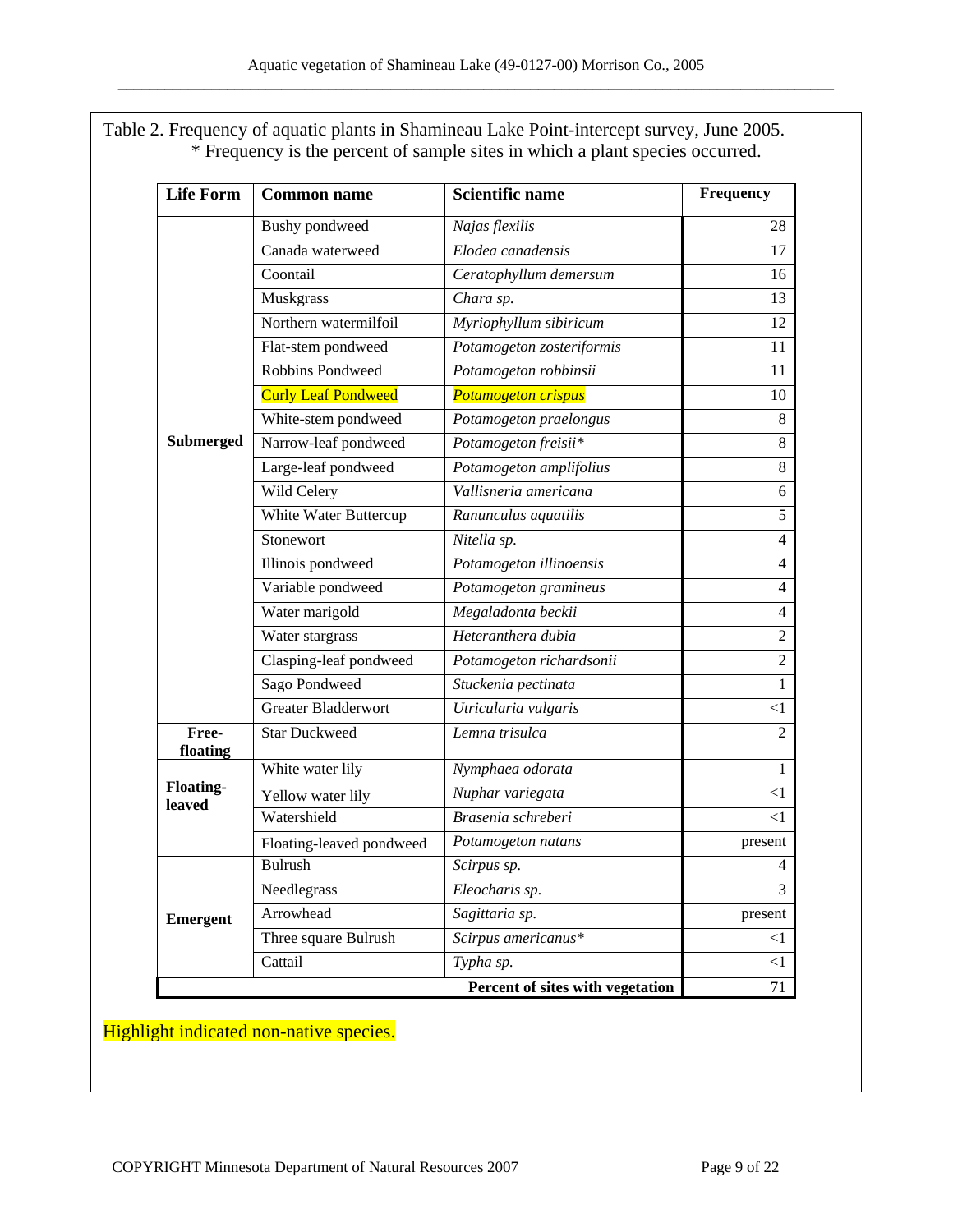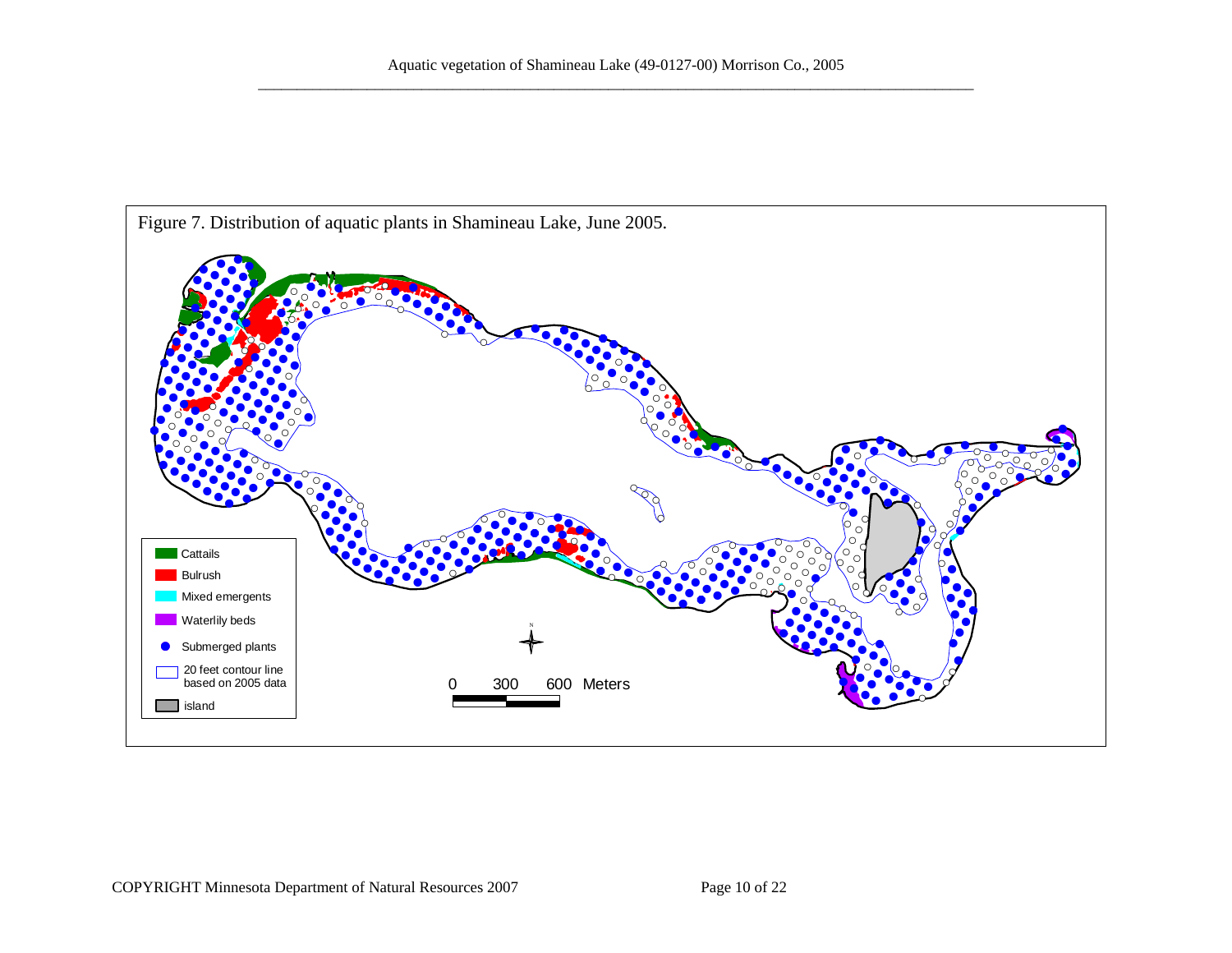



Figure 9. Number of plant species vs. water depth. Shamineau Lake, June 2005.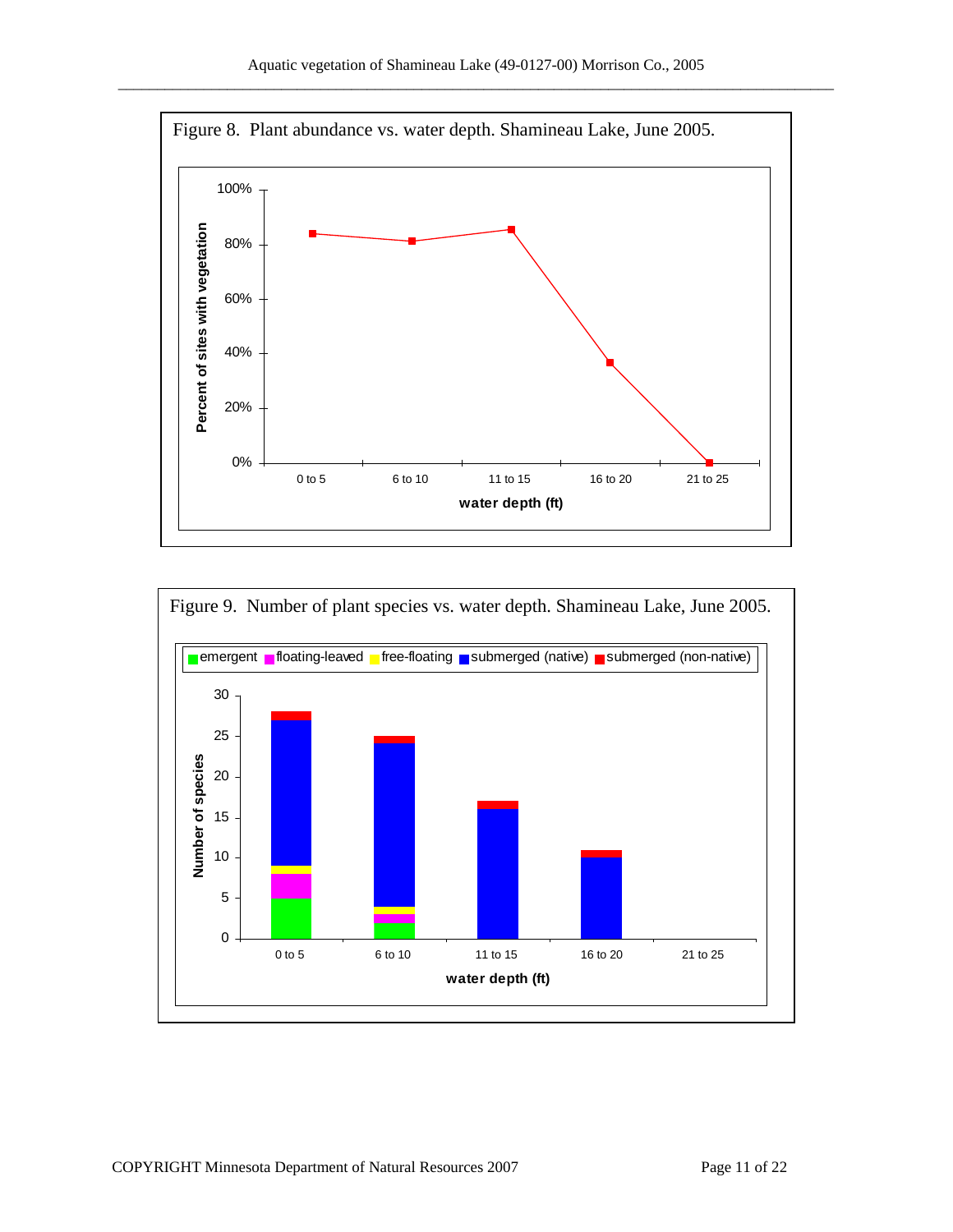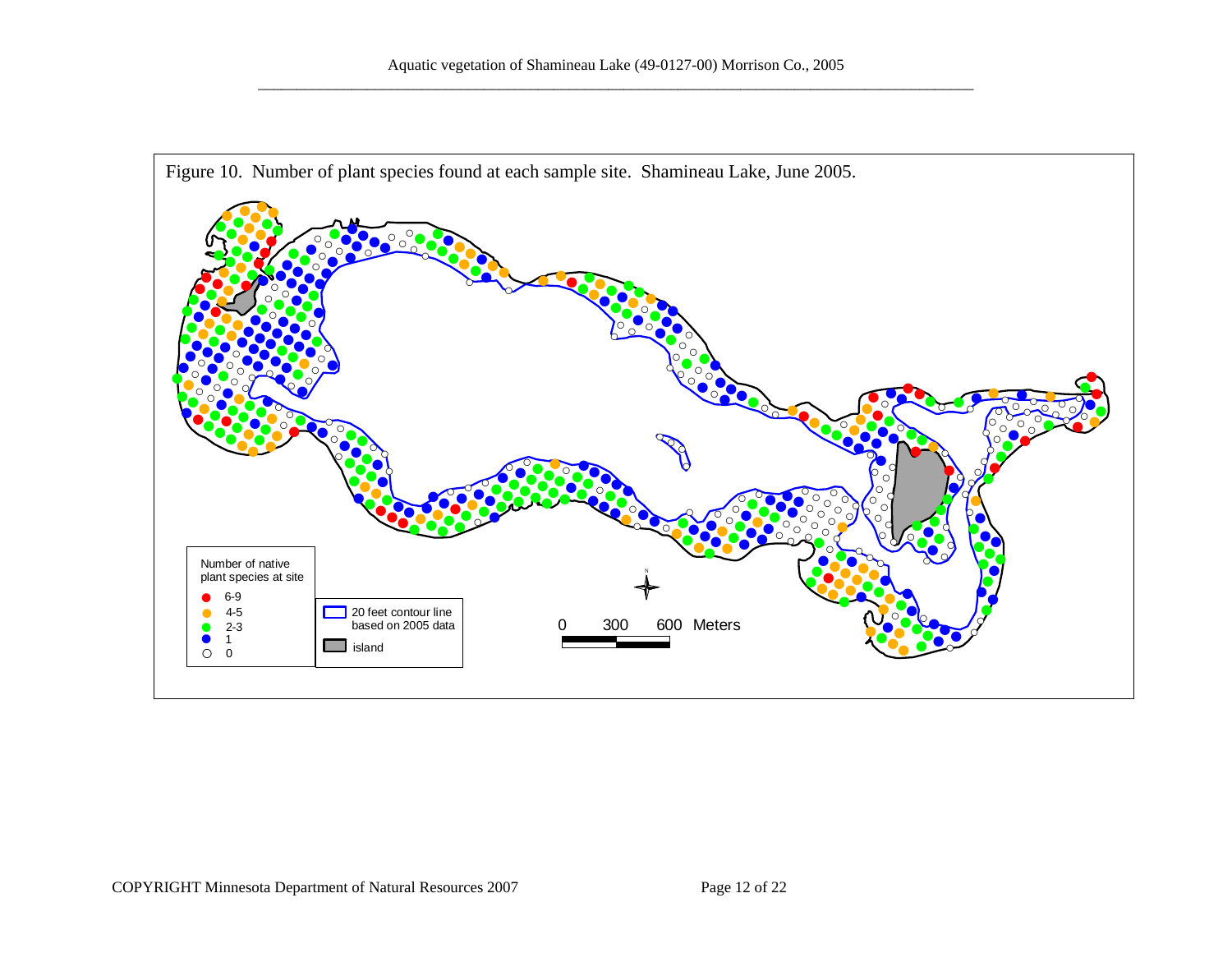### **Emergent and floating-leaf plants**

Cattails (*Typha* sp.) and bulrush (*Scirpus* spp.) (Fig. 11) were the most common emergent plants in Shamineau Lake and extensive beds grew along the northwest shore (Fig. 7). Approximately 30 acres of cattail, 35 acres of bulrush and two acres of mixed emergent plant beds were delineated.

Floating-leaf plants included white waterlily (*Nymphaea odorata*) (Fig. 12), yellow waterlily (*Nuphar variegata*) (Fig. 13), and floating-leaf pondweed (*Potamogeton natans*). The largest beds of floating-leaf plants occurred in the southeast and far northeast bays (Fig. 7) and totaled about six acres in area.

Bulrush, cattails and other emergent aquatic plants offer



shelter for insects and young fish as well as food, cover and nesting material for waterfowl, marsh birds and muskrats. Water lily beds provide similar benefits and also provide shade for fish and frogs. The root systems of emergent and floating-leaf plants act to stabilize the lake bottom and beds of these plants help buffer the shoreline from wave action.



Figure 13. Yellow water lily (*Nuphar variegata*)



### **Submerged plants**

Submerged plants occurred in 69 percent of Shamineau sample sites and included a wide variety of forms including large algae, grass-leaved plants, broad-leaved plants, and plants with finely dissected leaves.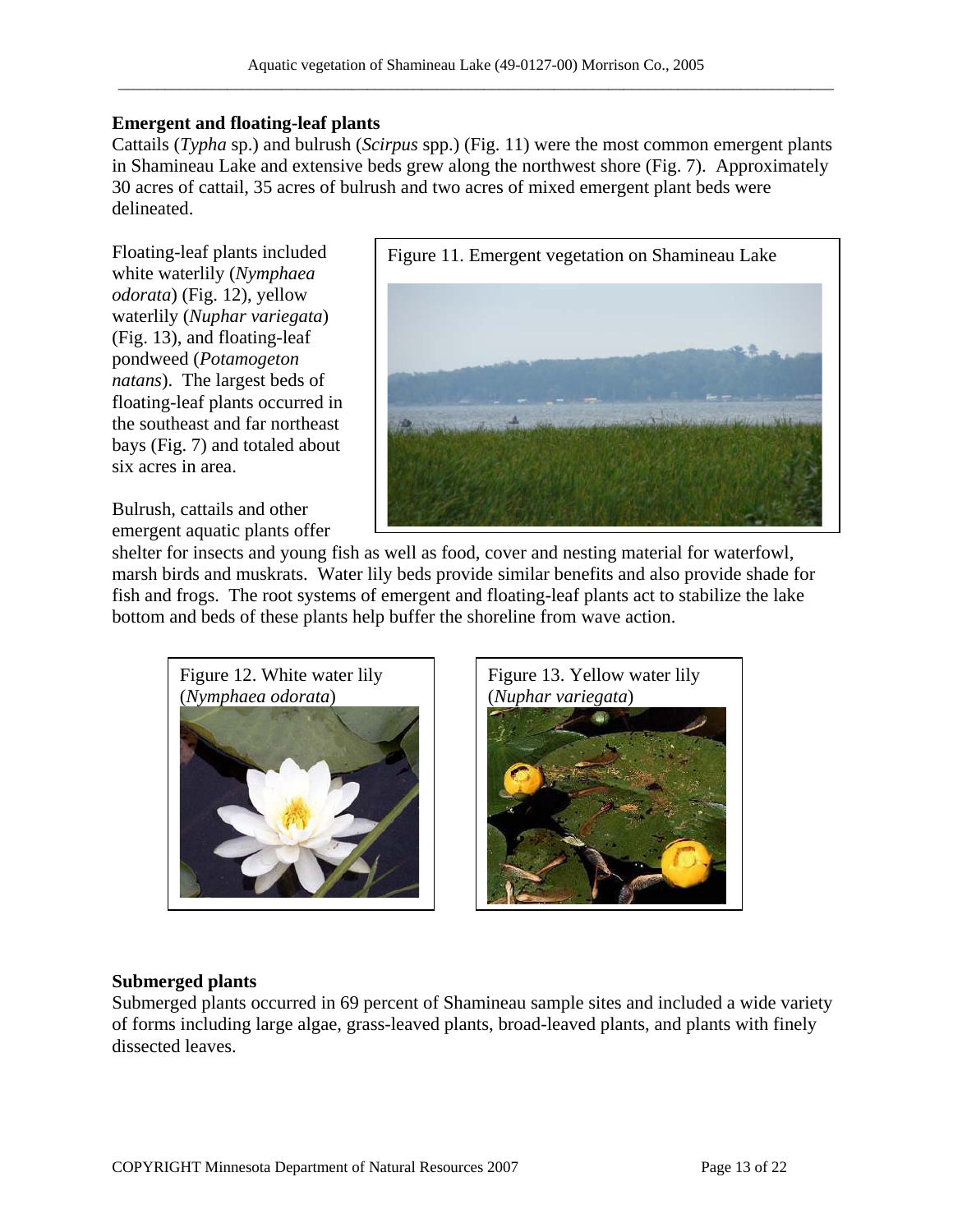[The most commo](http://www.dnr.state.mn.us/aquatic_plants/submerged_plants/bushy_pondweeds.html)n submerged plant species was Figure 14. [Bushy pondweed](http://www.dnr.state.mn.us/aquatic_plants/submerged_plants/bushy_pondweeds.html) (*Najas flexilis*) (*Najas flexilis*) one of the few annual submerged species in Minnesota and must re-establish every year from seed. The seeds and foliage of this plant are an important duck food and beds of this plant provide good fish cover. In Shamineau Lake, bushy pondweed was found in 28 percent of the sample sites and occurred to a depth of 19 feet. It was most common in depths of 11 to 15 feet where it was found in 54 percent of the sites (Fig. 15). Bushy pondweed was widespread around the lakeshore and often co-occurred with other plants (Fig. 16).



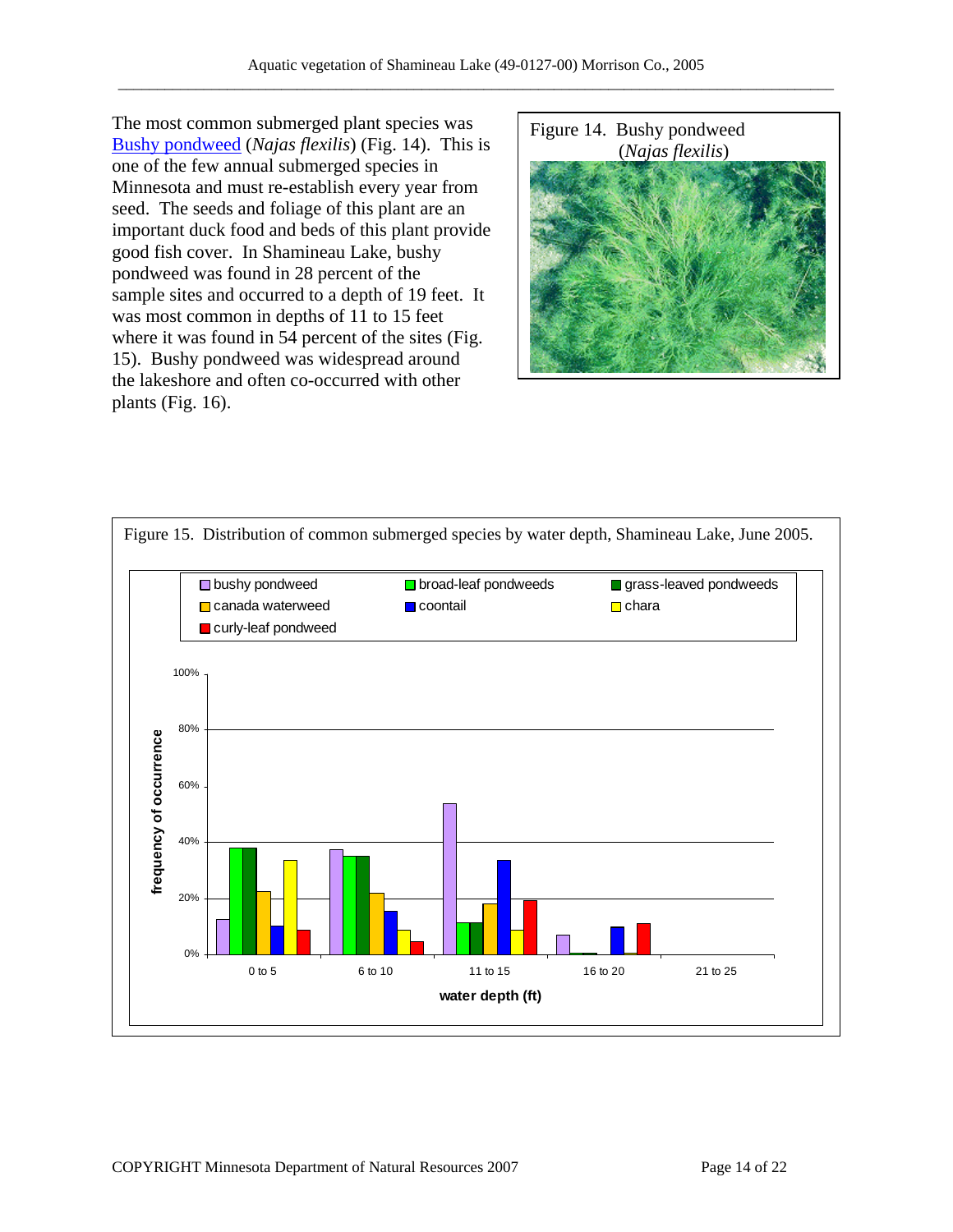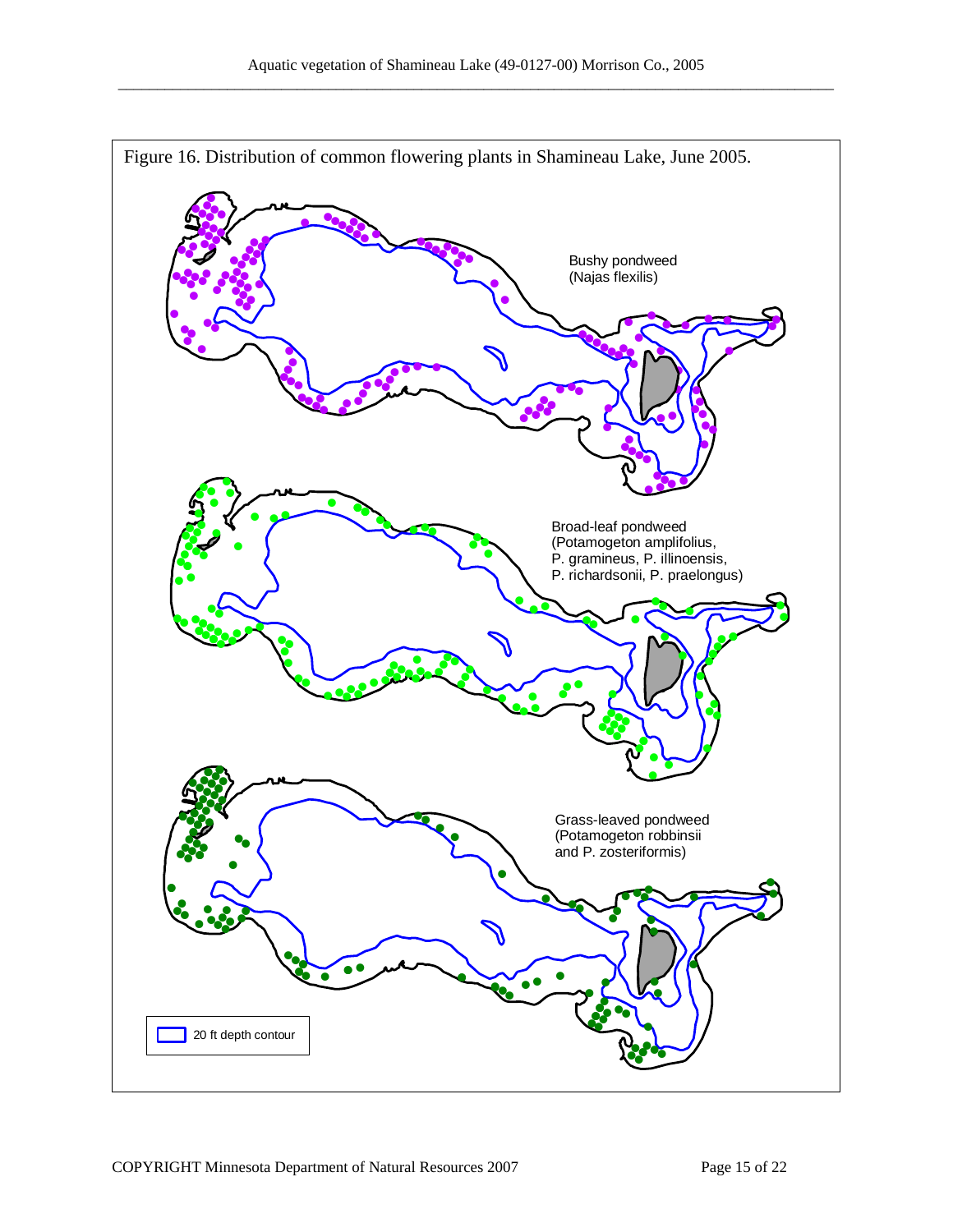[Broadleaf pondweeds](http://www.dnr.state.mn.us/aquatic_plants/submerged_plants/broadleaf_pondweeds.html) in Shamineau Lake include large-leaf pondweed (*Potamogeton amplifolius*), variable pondweed (*P. gramineus*), Illinois pondweed (*P*. *illinoensis)*, white-stem pondweed (*P. praelongus*), and clasping-leaf pondweed (*P. richardsonii*). These rooted, perennial plants with wide leaves are often called "cabbage" plants by anglers. These plants are

primarily submerged but many will form floating leaves in shallower water (Fig. 17). Figure 17. Broad-leaf pondweed or

Twenty-four percent of the survey sites contained at least one species of broad-leaf pondweed. Whitestem pondweed was the most abundant broadleaf pondweed in Shamineau Lake and was found in eight percent of all sample sites (Table 2). Broad-leaf pondweeds were more common in depths of 10 feet and less (Fig. 15) but were found around the entire shoreline (Fig. 16).

[Grass-leaved pondweeds](http://www.dnr.state.mn.us/aquatic_plants/submerged_plants/narrowleaf_pondweeds.html) found in Shamineau Lake were flat-stem pondweed (*Potamogeton zosteriformis*) (Fig. 18) and Robbin's pondweed (*P. robbinsii*). These plants have flattened, grass-like leaves. Depending on water clarity and depth, plants may reach the water surface and may produce flowers that extend above the water. These pondweeds are anchored to the lake bottom by rhizomes and overwinter by winter buds.

Grass-leaved pondweeds were found in 19 percent of the Shamineau Lake survey sites and were mostly found in water depths less than eleven feet (Fig. 15). These plants were concentrated at the west and east ends of the lake (Fig. 16).

[Canada waterweed](http://www.dnr.state.mn.us/aquatic_plants/submerged_plants/canada_waterweed.html) (*Elodea canadensis*) (Fig. 19) is a rooted, perennial submerged species that is widespread throughout Minnesota and is adapted to a variety of conditions. It is tolerant of low light and prefers soft substrates. This species can over winter as an evergreen plant and spreads primarily by fragments. The branching stems of this plant can form thick underwater plant beds that are valuable habitat for a variety of fish and invertebrates.

In Shamineau Lake, Canada waterweed occurred in 17 percent of the sites (Table 2). It was restricted to depths of 15 feet and less and was evenly distributed around the lakeshore (Fig. 20).







Figure 19. Canada waterweed (*Elodea canadensis*)

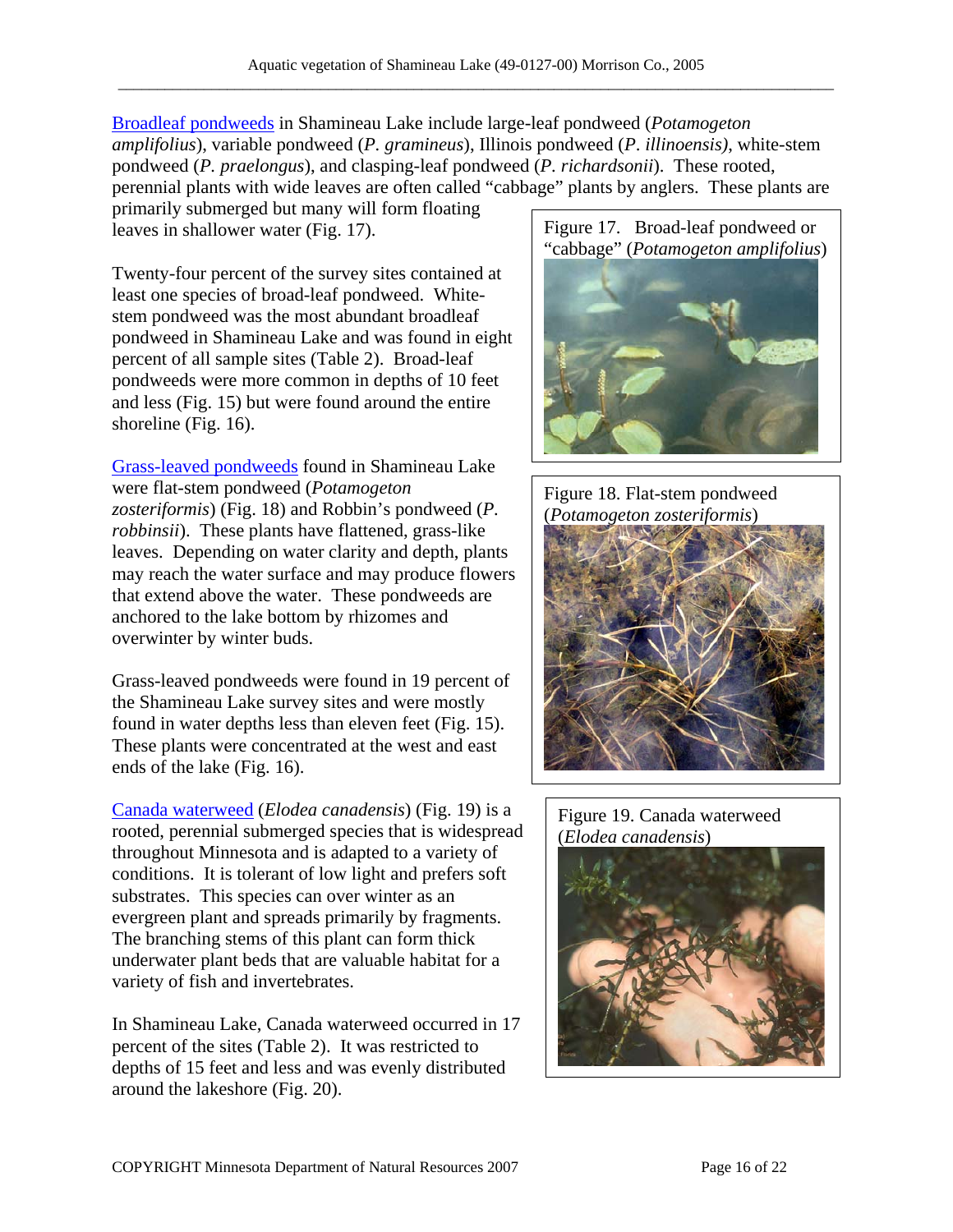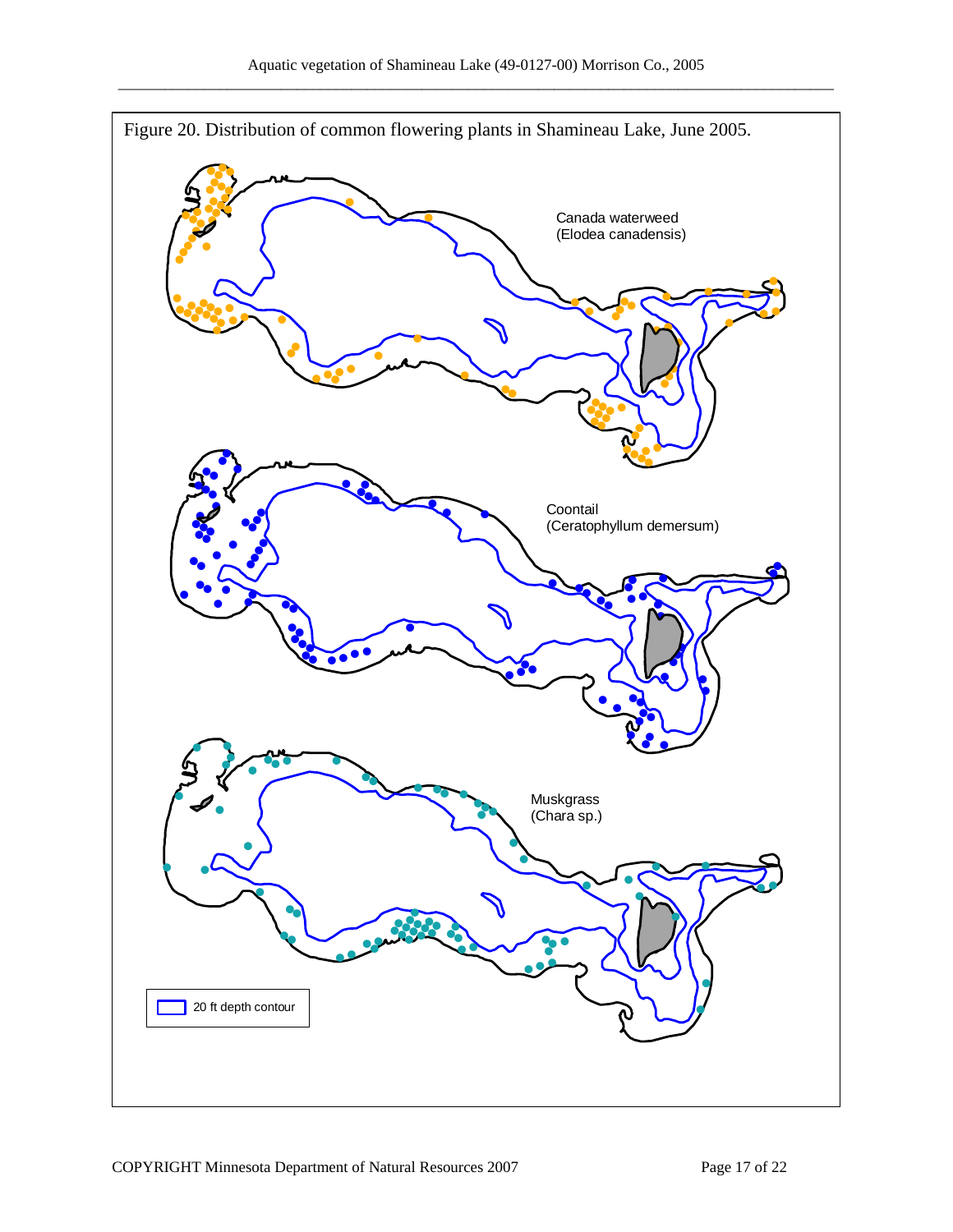[Coontail](http://www.dnr.state.mn.us/aquatic_plants/submerged_plants/coontail.html) (Fig. 21) is native to Minnesota and is the most common submerged flowering plant in the state. It grows entirely submerged and is adapted to a broad range of lake conditions, including turbid water. Coontail is perennial and can overwinter as a green plant under the ice and then begins new growth early in the spring. It is loosely rooted to the lake bottom and spreads primarily by stem fragmentation.

In Shamineau Lake, coontail occurred in 16 percent of the sites sampled (Table 2). It was found at all depth zones and was most frequent in depths less than 16 feet (Fig. 11). Along with curly-leaf pondweed, it was one of the few species found in depths greater than 15 feet (Fig. 20).

[Muskgrass](http://www.dnr.state.mn.us/aquatic_plants/algae/chara.html) (*Chara* sp.) (Fig. 22) is a macroscopic, or large, algae that is common in many hard water Minnesota lakes. It has a brittle texture and a characteristic "musky" odor. Because this species does not form true stems, it is a low-growing plant, often found entirely



beneath the water surface where it may form low "carpets" on the lake bottom. Muskgrass is

adapted to variety of substrates and is often the first species to colonize open areas of lake bottom where it can act as a sediment stabilizer. Beds of muskgrass can provide important habitat for fish spawning and nesting.

In Shamineau Lake, muskgrass occurred in 13 percent of all survey sites (Table 2) and was found around the entire lake (Fig. 20). Muskgrass grew to a maximum depth of 17 feet but was most common in depths from shore to five feet where it occurred in 34 percent of the sites (Fig. 15).

[Curly-leaf pondweed](http://www.dnr.state.mn.us/aquatic_plants/submerged_plants/curlyleaf_pondweed.html) (*Potamogeton crispus*) (*Potamogeton crispus*) (Fig. 23) is a non-native, submerged plant that has been present in Minnesota since at least 1910 (Moyle and Hotchkiss 1945) and is now found in at least 700 Minnesota lakes (Invasive Species Program 2005). Like many native submerged plants, it is perennial but it has a unique life cycle that may provide a competitive advantage over native species. Curly-leaf pondweed is actually dormant during late summer and begins new growth in early fall (Fig. 24). Winter foliage is produced and



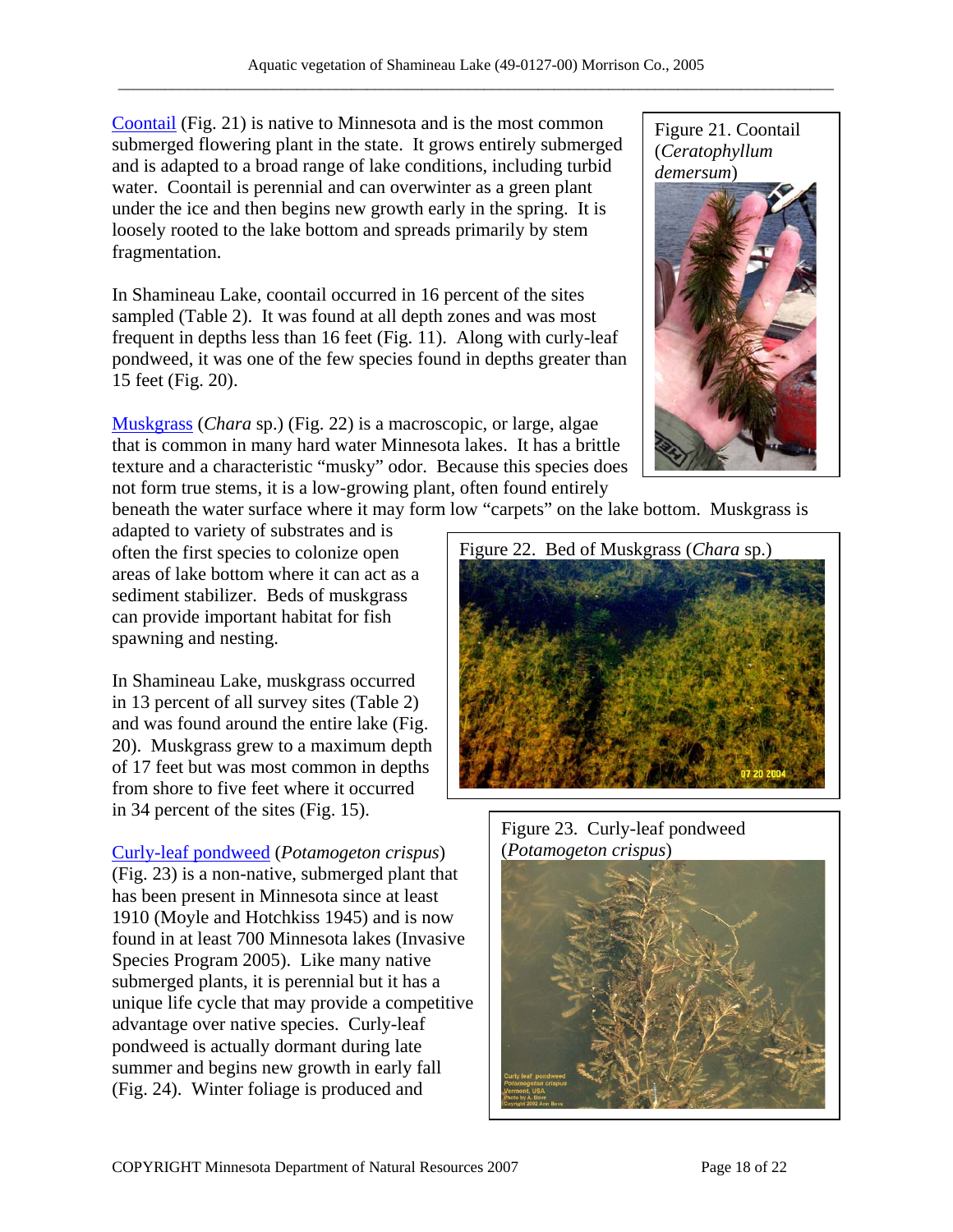

continues to grow under ice (Wehrmeister and Stuckey, 1978). Curly-leaf reaches its maximum growth in May and June, when water temperatures are still too low for most native plant growth. In late spring and early summer, curly-leaf plants form structures called "turions" which are hardened stem tips that break off and fall to the substrate. Turions remain dormant through the summer and germinate into new plants in early fall (Catling and Dobson, 1985).

During the late spring, 2005 survey of Shaminaeu, curly-leaf pondweed was identified in 10 percent of the survey sites (Table 2). It occurred at all water depths to a maximum depth of 20 feet. It reached its maximum abundance in depths of 11 to 15 feet of water where it occurred in 19 percent of the sample sites (Fig. 15). In water depths greater than 15 feet, it was the most commonly found species, but occurred in only 11 percent of those sites. Curly-leaf was scattered around the Shamineau Lake shoreline (Fig. 25).

In many Minnesota lakes, curly-leaf forms dense surface mats, usually in water depths less than 15 feet. During the 2005 vegetation survey of Shamineau Lake, curly-leaf was not found to form extensive surface mats.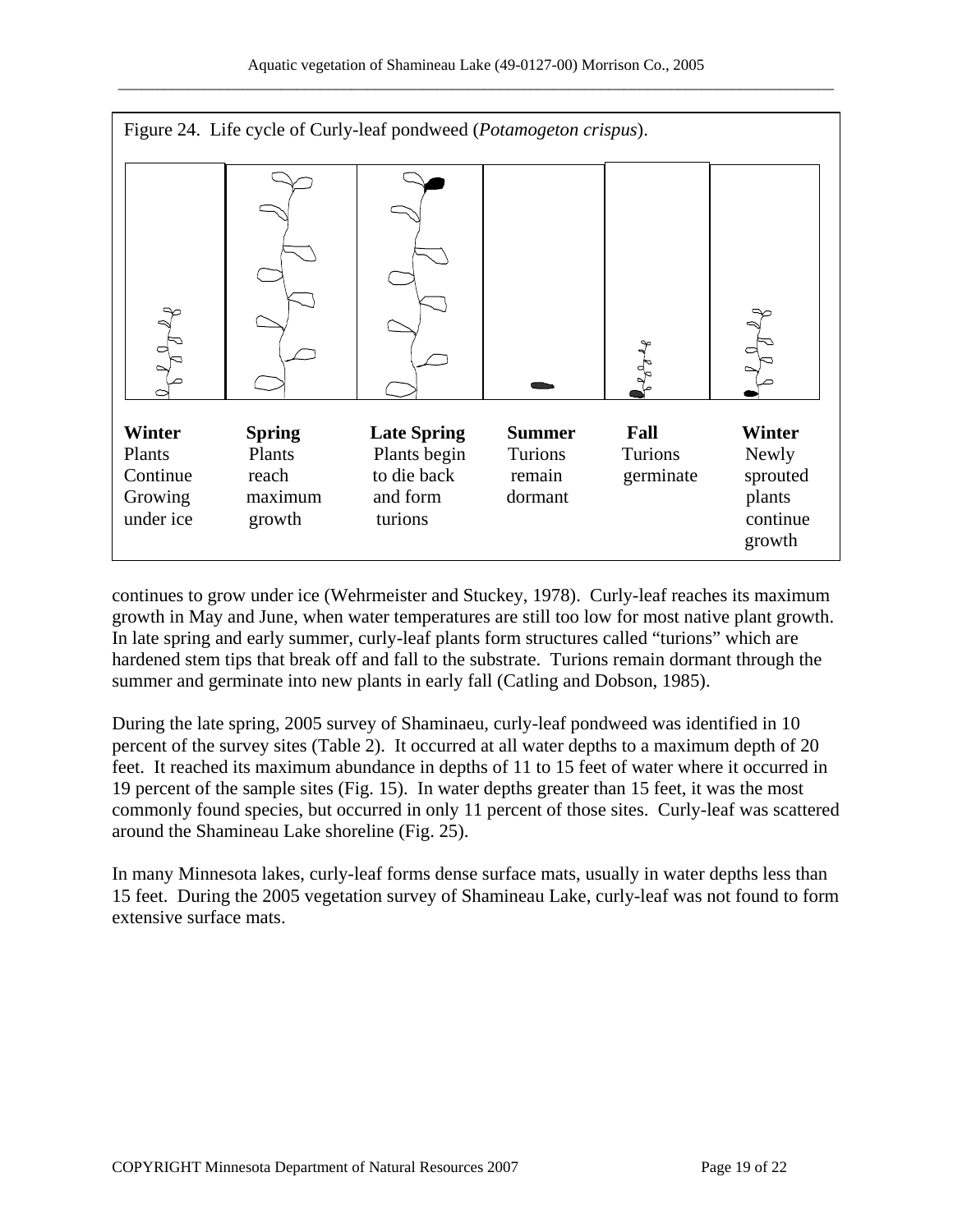

### **Discussion**

The types and amounts of aquatic vegetation that occur within a lake are influenced by a variety of factors including water clarity, water chemistry, depth, substrate and wave activity. Much of Shamineau Lake supports abundant and diverse native aquatic plant community that in turn, provides critical fish and wildlife habitat and other lake benefits. (Click here for more information on: [value of aquatic plants](http://www.dnr.state.mn.us/shorelandmgmt/apg/value.html) ).

The high number of plant species found in Shamineau Lake is a reflection of the excellent water clarity. Many of the plants found require clear water and are not found in lakes with higher turbidity. Another reason for the high diversity of plant types is that Shamineau Lake has a variety of sediment types and a mix of protected bays and open water sites. Plant species with different habitat requirements can exist within this system.

A review of past vegetation surveys indicates that the general aquatic plant community has not changed greatly in Shamineau Lake. In all survey years, a relatively high number of native plants have been recorded and rooted plants remain well distributed throughout the bays. Data collected in 2005 can be used to monitor finer-scale changes that may occur, such as an increase in a particular species or a change in the depths at which individual species occur. Monitoring change in the aquatic plant community can be helpful in determining whether changes in the lake water quality are occurring and for estimating the quality of vegetation habitat available for fish and wildlife communities.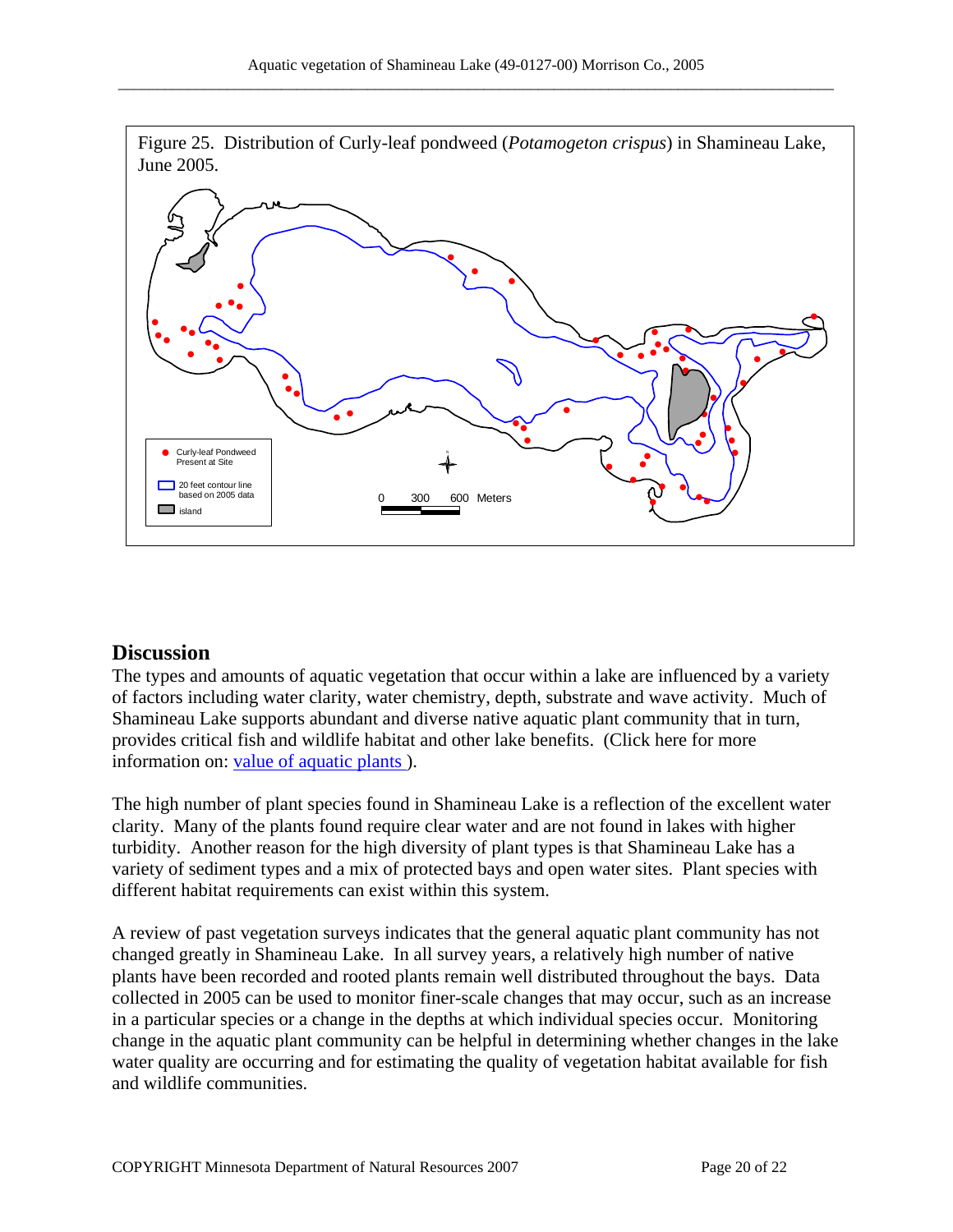In general, factors that may lead to change in the aquatic plant communities include:

- Change in water clarity If water clarity in Shamineau Lake decreases, submerged vegetation may be restricted to shallower water.
- Change in water level

Many aquatic plants are adaptable to water level fluctuations and in low water years, aquatic plants may expand in distribution. The extent and duration of these distribution changes can be difficult to predict.

- Snow and ice cover Many submerged plants have the ability to grow under the ice, especially if there is little snow cover and sunlight reaches the lake bottom. In years following low snow cover, and/or a reduced ice-over period, some submerged plants may increase in abundance.
- Water temperatures / length of growing season In years with cool spring temperatures, submerged plants may be less abundant than in years with early springs and prolonged warm summer days.
- Invasive species

Curly-leaf pondweed may be more abundant in some years than others and may occur in different parts of the lake in different years. Eurasian watermilfoil (*Myriophyllum spicatum*) has not yet been found in the lake but may be easily transported to the lake from nearby Lake Alexander. The impact of these invasive species varies among lakes but the presence of a healthy native plant community may help mitigate the harmful effects of these exotics.

- Natural fluctuation in plant species Many submerged plants are perennial and regrow in similar locations each year. However, a few species such as bushy pondweed (*Najas flexilis*) are annuals and are dependant on the previous years seed set for regeneration.
- Aquatic plant management activities

Humans can impact aquatic plant communities directly by destroying vegetation with herbicide or by mechanical means. For information on the laws pertaining to aquatic plant management, click here: [MnDNR APM Program](http://www.dnr.state.mn.us/ecological_services/apm/index.html) or contact your local DNR office. Motorboat activity in vegetated areas can be particularly harmful for species such as bulrush. Shoreline and watershed development can also indirectly influence aquatic plant growth if it results in changes to the overall water quality and clarity. Herbicide and mechanical control of aquatic plants can directly impact the aquatic plant community. Limiting these types of activities can help protect native aquatic plant species.